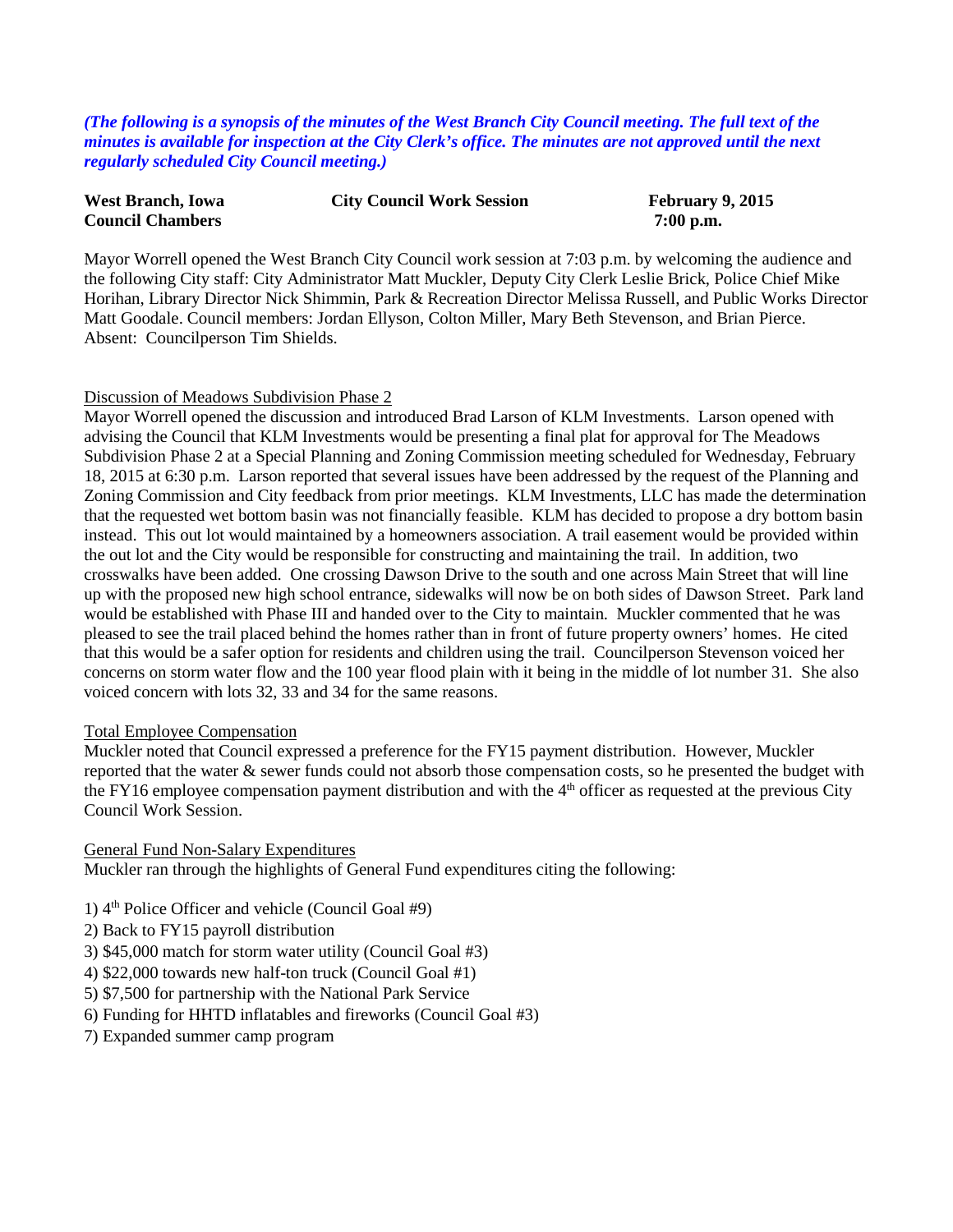Revenue Estimates for all other Funds

Muckler estimated FY16 revenues to be approximately \$4,045,335 which includes transfer and General Fund spending. Revenues from transfers total \$494,061 and General Fund Revenue (not including transfers) of \$1,615.981. Therefore, revenue estimates for all other funds is \$1,935,293.

Property Tax Levy highlights:

- 1) Property tax to increase \$0.55/\$1000 of assessed value to fund the Capital Improvement Plan
- 2) First property tax levy increase in five years

Non-Salary Expenditures for all other Funds

Muckler highlighted the following expenditures for the FY15/16 year:

Road Use Tax: (All related to Council Goal #1)

- 1) \$55,000 seal coat Greenview,  $1/4<sup>th</sup>$  of the cemetery and other places in town
- 2) \$13,000 crack sealing
- 3) \$45,000 new plow truck (\$12,000 to come from GF Reserve Line)
- 4) \$20,000 alley improvements
- 5) \$3,000 towards ½ ton truck to be purchased primarily with General Funds
- 6) \$2,500 street patch at S. 2nd and S. Maple

Capital Improvement Plan: (All related to Council Goals #1 and #9)

- 1) \$500,000 4<sup>th</sup> Street from Animal Clinic to Reagan Blvd.
- 2) \$70,000 Main Street crossings at Pedersen St. and Scott Dr.
- 3) \$110,000 Main & Oliphant intersection improvements
- 4) \$150,000 Main & Foster intersection improvements

# Park & Rec:

1) Moving forward with park capital improvements as LOST becomes available

## Debt Service:

- 1) Completely pay off Fobian Lawsuit Settlement
- 2) Make \$177,489 payment on General Obligation Property Acquisition Note (Park in PV)
- 3) Additional portion of water bonds paid from Water Fund

Water and Sewer Fund:

- 1) \$100,000 for water system improvements
- 2) \$65,000 for I & I Phase 2 Work
- 3) \$10,000-\$30,000 Maintenance on Well #6
- 4) \$15,000 Maintenance on media in water filters

## Fire Department:

1) LOST Funding for Radio Purchases, amount estimated between \$125,000 and \$150,000

## Storm Water Utility:

- 1) Still under development, but would like to install infrastructure from Pedersen St to the creek
- 2) Ditch cleaning in Greenview and storm water piping/intake repairs